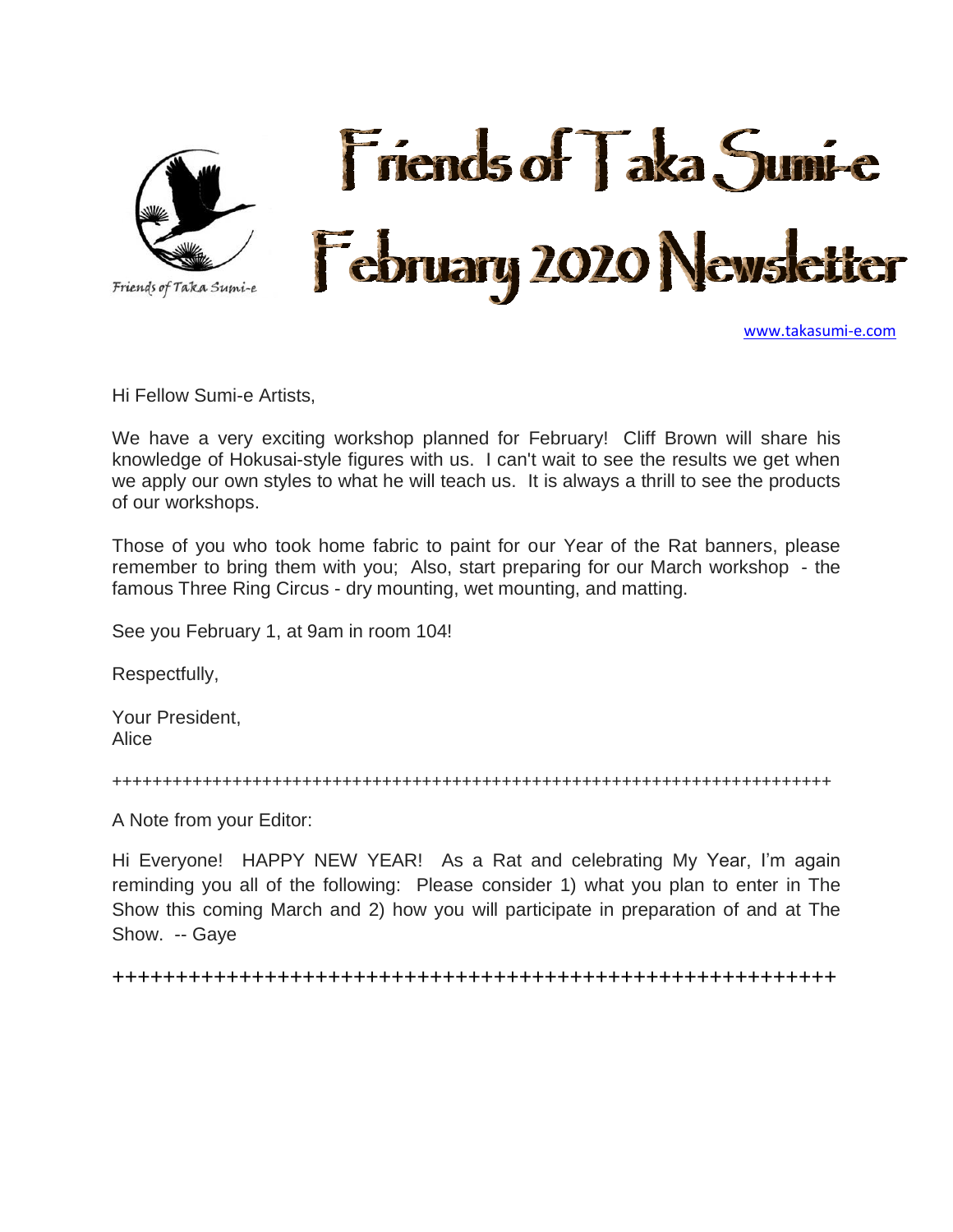## **MANY THANKS TO TRICIA FOR A FUN JANUARY WORKSHOP!**



Tricia demonstrated wonderful mice/rats with gusto and grace for a great 2020 kickoff workshop. Thanks, Tricia, for getting us started on a new journey!

#### +++++++++++++++++++++++++++++++++++++++++++++++++++++++++

### **FEBRUARY WORKSHOP WITH CLIFF BROWN**

The workshop will focus on the art and style of Katsushika Hokusai. Cliff will demonstrate some of his portraits. He encourages us to bring in Hokusai resource materials for inspiration. While he will demonstrate portraits, we can bring what resonates with us.

For we eager souls, we can read Cliff's eBook Hokusai in Edo which is posted on the Friends of Taka Sumi-e website [\(www.takasumi-e.com\)](http://www.takasumi-e.com/) or try the following link.

<https://drive.google.com/open?id=0B6mybLruStGPRWtYaUI3VVd5U2M>

We can find resource pictures by searching the internet for Hokusai's Manga. The best book for English speakers is The Hokusai Sketch-Books: Selections from the Manga by James A. Michner.



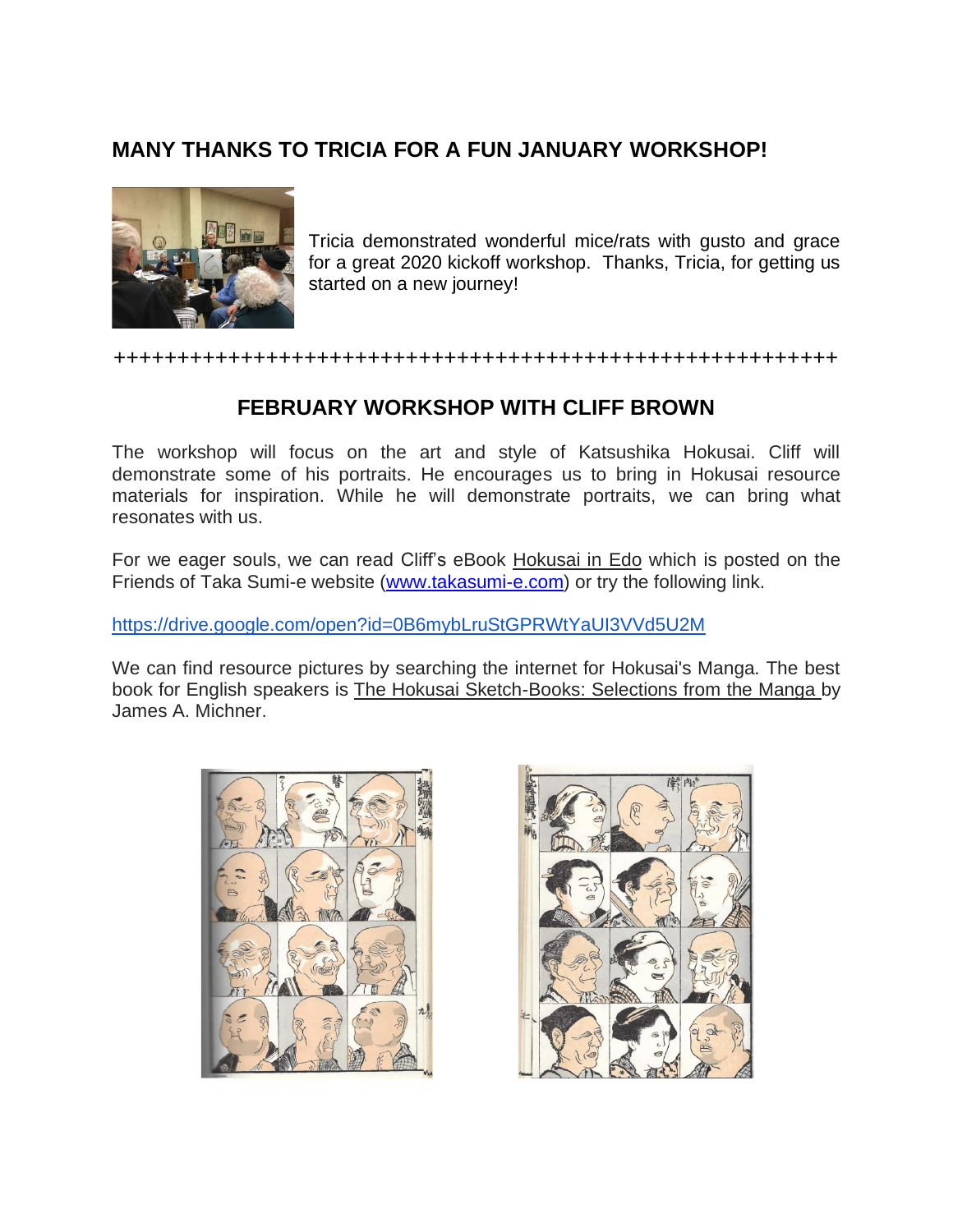## **2020 WORKSHOP SCHEDULE**

All workshops (another Perk of Membership) are the first Saturday of each month from 9AM to noon, in Room 104, Casa del Prado in Balboa Park unless otherwise noted

| March 7                | 3-Ring Circus in preparation for The Show. Bring your artwork if you need<br>help stretching, matting and/or framing. Our resident "experts" will be on |
|------------------------|---------------------------------------------------------------------------------------------------------------------------------------------------------|
|                        | hand to help you.                                                                                                                                       |
| April 4                | Paper making                                                                                                                                            |
| May 2                  | Kabuki Mask painting led by Margie J and Tricia                                                                                                         |
| June 6                 | <b>COULD USE SOME HELP HERE!</b>                                                                                                                        |
| July 11                | (July 4 <sup>th</sup> is a holiday) COULD USE SOME HELP HERE, TOO!                                                                                      |
| August 1               | Annual Society party hosted by Tuesday Painters. Keep an eye out for                                                                                    |
|                        | more information. Time and location to be determined.                                                                                                   |
| September 5 Field Trip |                                                                                                                                                         |
|                        | October 3 Guest Workshop Leader                                                                                                                         |
|                        | November 7 Card making (save your old paintings)                                                                                                        |

#### ++++++++++++++++++++++++++++++++++++++++++++++++++++++++++++++++++

#### **OUTSTANDING MEMBERSHIPS**

We still have these folks who are outstanding on their membership. We hope they are still interested in our organization and wish to show in the March exhibition. If you are on this list and are NOT interested in continuing your membership, please advise. If you ARE interested in continuing your membership, please RENEW before March 1<sup>st</sup>. After March 31<sup>st</sup> if you have not renewed, your name will be deleted from our roster.

Dennis Bates Pam Bauer Alnita Blackmon Soon Chu Doris Dickinson Virginia Hinkle Debra Hirschy Marlene Leet Iris Lowe Cindy Morgan

Denisa Morgan Ruth Navarro Le Nguyen-Vitelle Teresa Norton Patricia Oyeshiku Laura Pasternak Don Phillips Michelle Regan Vivian Rohrl Kathleen Romero

Julia Kazan Roth Carol Ann Ruark Stephen Smith Kaori Sokoloff Karen Straus Elizabeth Warner Saundra Wennhold Sue Zinnegrabe Gold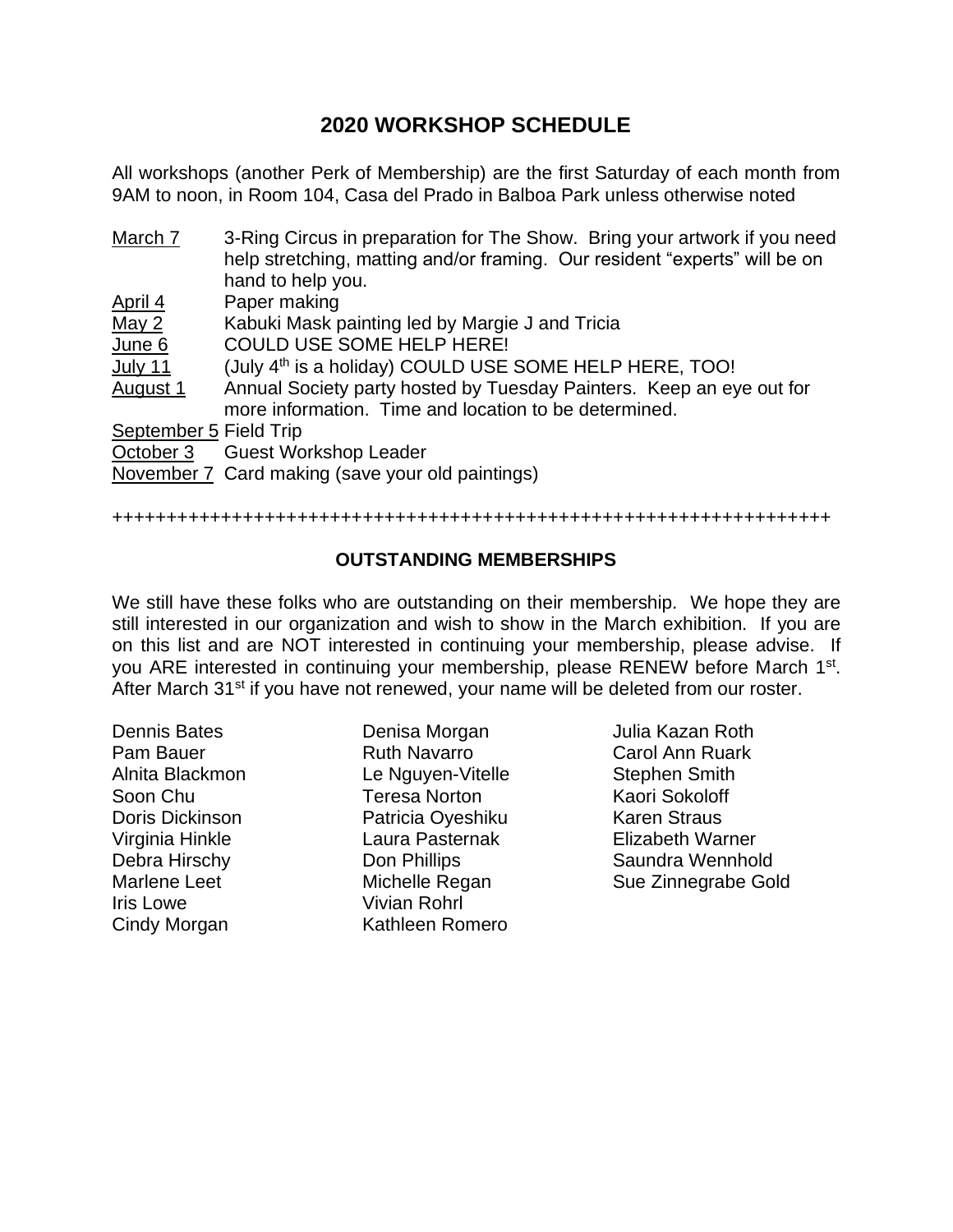## **2020 Year of the Rat**

#### **March 21-22, 2020 Set up March 20, 2020**

(Yes, the same weekend as the Cherry Blossom Festival)

We have over 6 weeks until The Show. Plenty of time to finish your paintings and paint some wearable art. Plenty of time to create some new masterpieces to share with fellow students and visitors to our show. Put on your peacock brain and let's show off what we are passionate about. Remember everything entered in the show should be painted in sumi-e strokes or in a traditional Japanese technique. Have your pieces finished off nicely (cover the back of painting with paper if it is messy, have your wearable art ironed, have sturdy stands for your paintings). Have yourself finished off nicely when you help in the show. Contact any of these members in person or by e-mail with your choices of participation.

Fashion Show Models and Helpers Sue Landers [suelanders11@gmail.com](mailto:suelanders11@gmail.com)

Kitchen Helpers Stephanie Mast [finmanhamster01@yahoo.com](mailto:finmanhamster01@yahoo.com)

Reception Nina Fishman [esthernina@gmail.com](mailto:esthernina@gmail.com)

Student Demonstrations Cliff Brown [cliffbrownart@gmail.com](mailto:cliffbrownart@gmail.com)

Tea Table Barbara Skavinski [bskavinski@yahoo.com](mailto:bskavinski@yahoo.com)

For those of you doing a banner panel . . .THANK YOU! **REMEMBER TO BRING YOUR BANNER PANELS TO THE FEBRUARY 1st WORKSHOP**

Does anyone know a kid who owns a rat and would like to walk it in the fashion show (in a cage)?

++++++++++++++++++++++++++++++++++++++++++++++++++++++++++++++++++

#### **MINUTES OF THE JANUARY 4, 2020 MEETING**

The meeting was called to order by President, Alice Rogow, at 11:36 AM.

Upon motion of Barbara Skivinski and second of Tricia Erler, the Minutes of the November 2, 2019 meeting were approved by unanimous vote.

The Treasurer's report, stating a balance on December 31, 2019 of \$5,368.30, was heard.

There are a couple of workshop dates still open (June 6 and July 11). A Tag Sale amongst Society members after The Show was one suggestion, as was a workshop led by Kayo Beach.